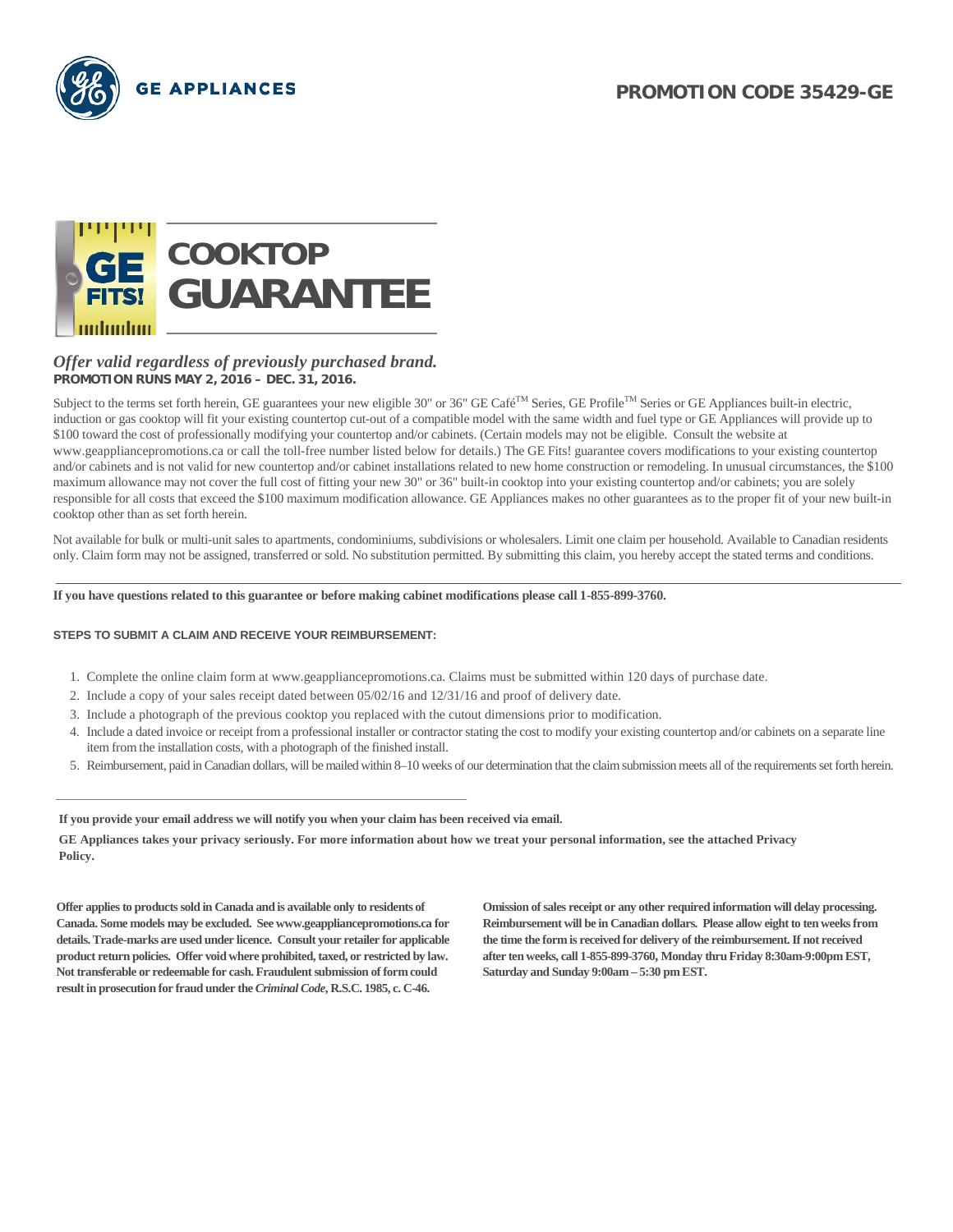## **Privacy Policy**

This Privacy Policy was last updated on March 18th, 2016.

## **Introduction**

This Privacy Policy sets out the privacy policies and practices of MC Commercial Inc. (referred to as "Mabe", "our", "us" or "we") with respect to the collection, use, and disclosure of personal information relating to the promotional programs and offerings (the "Offers") available at www.geappliancepromotions.ca (the "Site") and other features or functionality of the Site, including the establishment of user accounts (when applicable).

In this Privacy Policy, "personal information" means information about an identifiable individual, as further defined under the applicable laws of Canada, and "including" and its derivatives means "including without limitation".

## **Changes to this Privacy Policy**

We reserve the right to make changes to this Privacy Policy. The changes will be effective on us providing notice of the changes by posting such notice on the Site, or by other reasonable means. Any changes made to comply with the law will be effective immediately. You agree to regularly review this Privacy Policy to be aware of any changes.

## **Collection and Use of Information**

We collect information as follows:

- 1. **Information you provide.** This includes information you voluntarily provide when you submit a claim as part of an Offer, register as a user to use the portions of the site that require such registration, update your information, or use the Site. For example, when you submit a claim for reimbursement under the GE Fits!, you submit your name, address, and other contact information along with the details of your claim including the appliance that you purchased and the supporting information for the claim.
- 2. **Information from your use of the Site.** This includes information collected in our server logs (such as browser type, pages visited, referring page, IP address, date and time stamps, other statistics, and errors), through 'cookies' (such as saving your login information and storing session information), and about the device you are using to access the Site (such as hardware and operating system details). Cookies are used primarily to remember information about you and serve up customized web pages to your web browser when revisiting a web page. We use traffic log cookies to help us provide you with a better website experience and identify which pages are being used. A cookie in no way gives us access to your computer or any information about you, other than the data you choose to share with us. Most web browsers automatically accept cookies, but you can usually modify your browser setting to decline cookies if you prefer. However, this may prevent you from taking full advantage of the website.

We use your personal information:

- 1. To provide or perform the Offers for which you provided the information.
- 2. To provide the Site to you. This includes processing your registration as a user, where applicable, maintaining your information in our database, and communicating with you via the Site.
- 3. To maintain and improve user experiences and overall quality of the Site, and to develop new sites. This includes diagnosing problems with our systems, administering the Site, and analyzing how the Site is being used.
- 4. To answer your questions or to provide you with other products or services you have requested.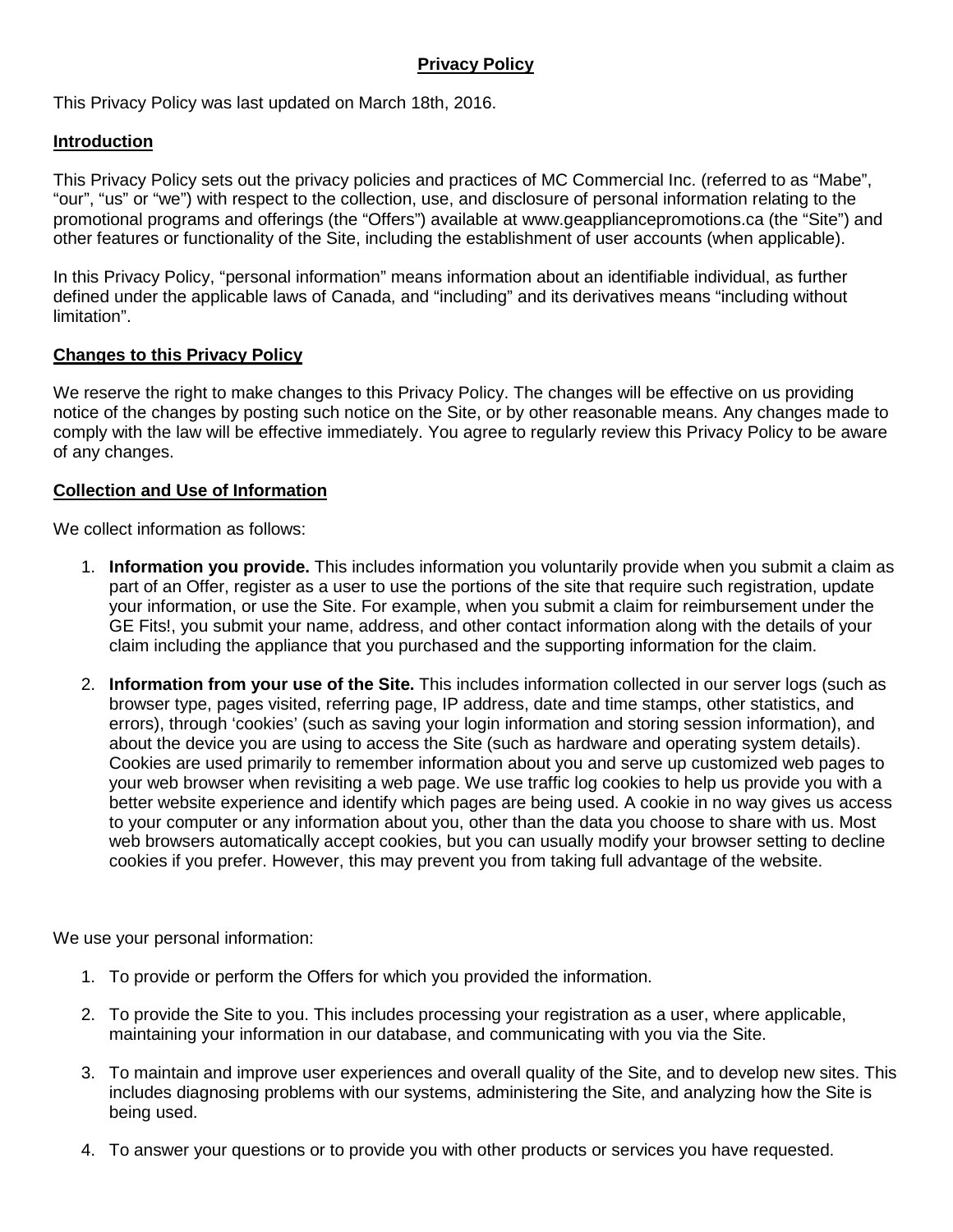5. For additional purposes that may be identified at or before the time that the information is collected, or that you subsequently consent to.

## **Disclosure of Information**

We may disclose personal information:

- 1. To third party service providers and to affiliated entities in order to carry out work on our behalf. These third parties and affiliates may be in Canada or in other parts of the world, including the United States of America.
- 2. As required or permitted by law and to law enforcement agencies, including the laws of the parts of the world in which your personal information is stored, and private parties for the purposes of investigating fraud or other offences.
- 3. To legal, financial, insurance, and other of our advisors in connection with the sale, reorganization, or management of all or part of our business or operations.
- 4. As consented to by you from time to time, including to fulfill any other purposes that are identified when the personal information is collected.

## **Consent**

By submitting personal information to us through your registration or otherwise by using the Site, you agree that we may collect, use and disclose such personal information as described in and in accordance with this Privacy Policy and as permitted or required by law.

## **Links**

The Site may contain links to other sites. We are not responsible for the privacy practices or the content of such sites. You should review the privacy policies of the sites that you visit. This Privacy Policy applies solely to information collected by us in connection with the Site.

## **Security**

We use reasonable efforts to protect against the loss, misuse, and alteration of personal information with security measures appropriate to the sensitivity of the information we collect. However, it is possible that any information transmitted via the Internet may be intercepted by unknown third parties. We therefore encourage you to carefully ensure security through virus screening software, browser settings, the setting of passwords that are known only to you and are difficult to guess, and other security measures available to individuals and/or companies.

## **Opt-Out**

You are given the opportunity to (i) opt out of receiving communications from us, or (ii) remove your personal information from our records. If you wish to opt out of receiving further communications, please contact us by email or phone using the contact information provided below. Please note that this may prevent us from processing your claims in relation to any Offers or otherwise limit the features and functionality of the Site available to you.

## **Corrections/Contact**

You may contact us to modify or correct any of your personal information that is under our control. You may also direct a written complaint regarding compliance with this Privacy Policy to us and, within a reasonable time upon receiving the written complaint, we will conduct an investigation into the matter. Within a reasonable time of concluding the investigation, we will inform you whether the complaint will be allowed or denied. If allowed, we will take appropriate measures necessary to rectify the complaint.